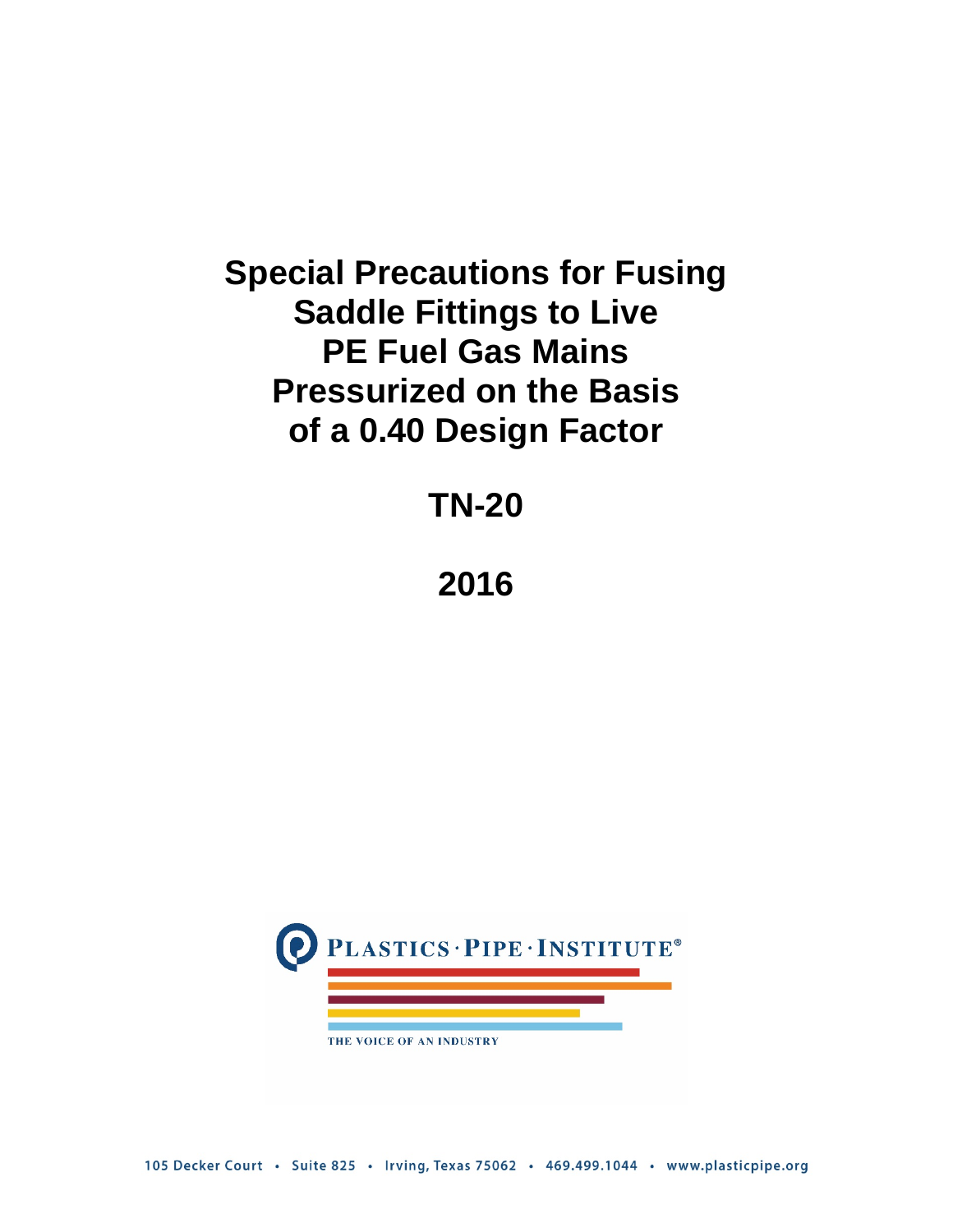## SPECIAL PRECAUTIONS FOR FUSING SADDLE FITTINGS TO LIVE PE FUEL GAS MAINS PRESSURIZED ON THE BASIS OF A 0.40 DESIGN FACTOR

## **Contents**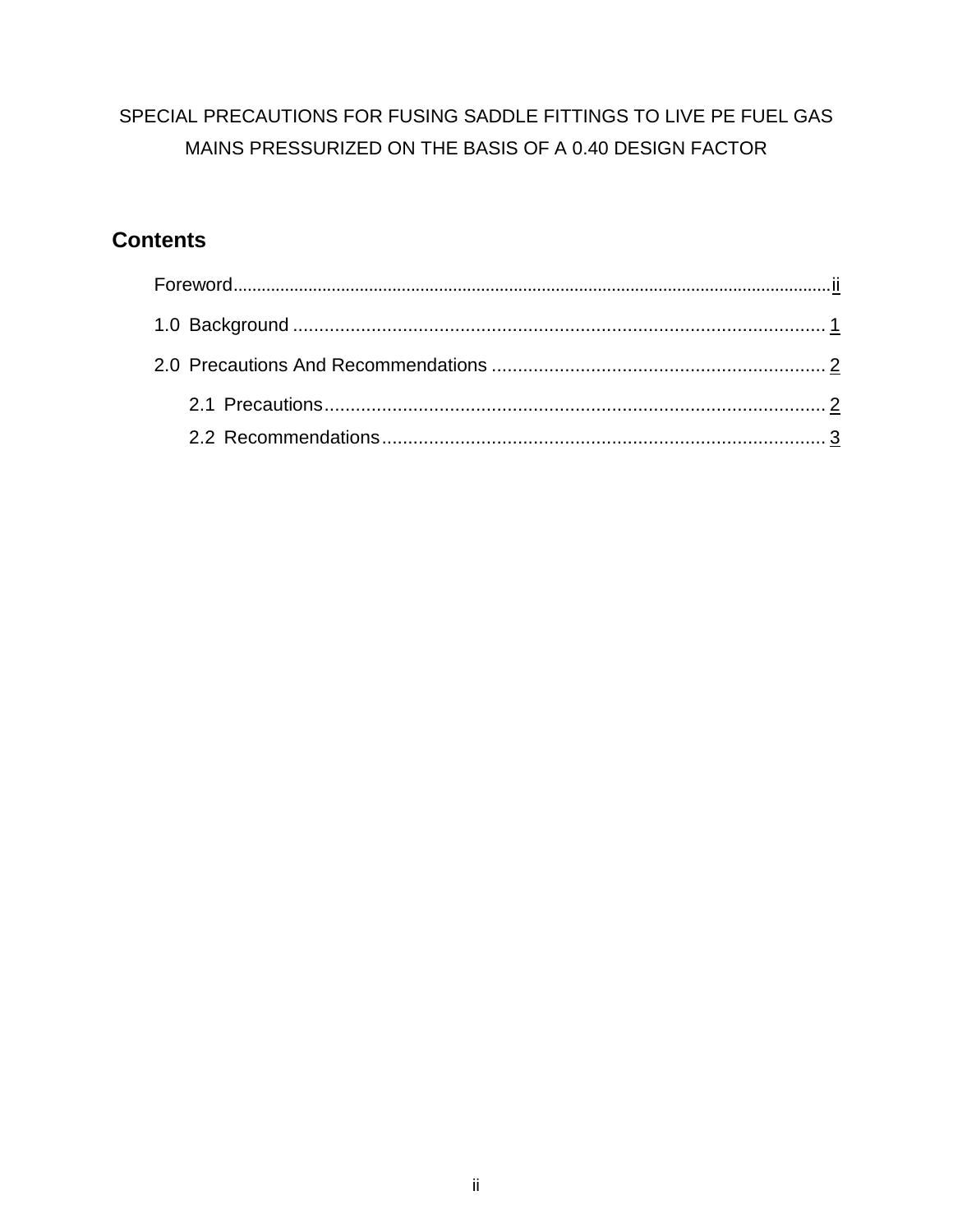## **Foreword**

## <span id="page-2-0"></span>SPECIAL PRECAUTIONS FOR FUSING SADDLE FITTINGS TO LIVE PE FUEL GAS MAINS PRESSURIZED ON THE BASIS OF A 0.40 DESIGN FACTOR

This report was developed and published with the technical help and financial support of the members of the PPI (Plastic Pipe Institute). The members have shown their interest in quality products by assisting independent standards-making and user organizations in the development of standards, and also by developing reports on an industry-wide basis to help engineers, code officials, and users.

Recent changes to the gas system codes in Canada have increased the maximum operating pressure (MOP) for gas service. In the United States, substantial investigation has been undertaken to explore the installation and operations considerations of moving to a higher design factor. Six special permits (waivers) allowing for systems to be installed and operated with a 0.40 design factor (DF) have been granted. Based on these installations, the American Gas Association Plastic Materials Committee (AGA-PMC) has submitted a petition to the US Department of Transportation (DOT) Pipeline and Hazardous Materials Safety Administration (PHMSA) to increase the design factor for high performance PE materials to 0.40.

The internal pressure capability of polyethylene gas piping products is not at issue because the increased MOP is well within the long-term internal pressure design capabilities of materials used for polyethylene gas piping today with a 0.40 design factor. However, higher internal pressure signifies the need for more careful attention to the process of fusing service and branch saddles and self-tapping tees to the live PE mains. This PPI Technical Note addresses precautions that should be considered relative to this issue.

This report has been prepared by PPI as a service to the industry. The information in this report is offered in good faith and believed to be accurate at the time of its preparation, but is offered "as is" without any express or implied warranty, including WARRANTIES OF MERCHANTABILITY AND FITNESS FOR A PARTICULAR PURPOSE. Any reference to testing of a particular proprietary product should not be construed as an endorsement by PPI who does not endorse the proprietary products or processes of any manufacturer. The information in this report is offered for consideration by industry members in fulfilling their own compliance responsibilities. PPI assumes no responsibility for compliance with applicable laws and regulations.

PPI intends to revise this report from time to time, in response to comments and suggestions from users of this note. Please send suggestions for improvements to PPI. Information on other publications can be obtained by contacting PPI directly or visiting the web site.

The Plastics Pipe Institute, Inc. 469-499-1044 [http://www.plasticpipe.org](http://www.plasticpipe.org/)

This Technical Note, TN-20, was first issued in September 2007 and revised in November 2016.

Copyright © 2016 Plastic Pipe Institute, Inc.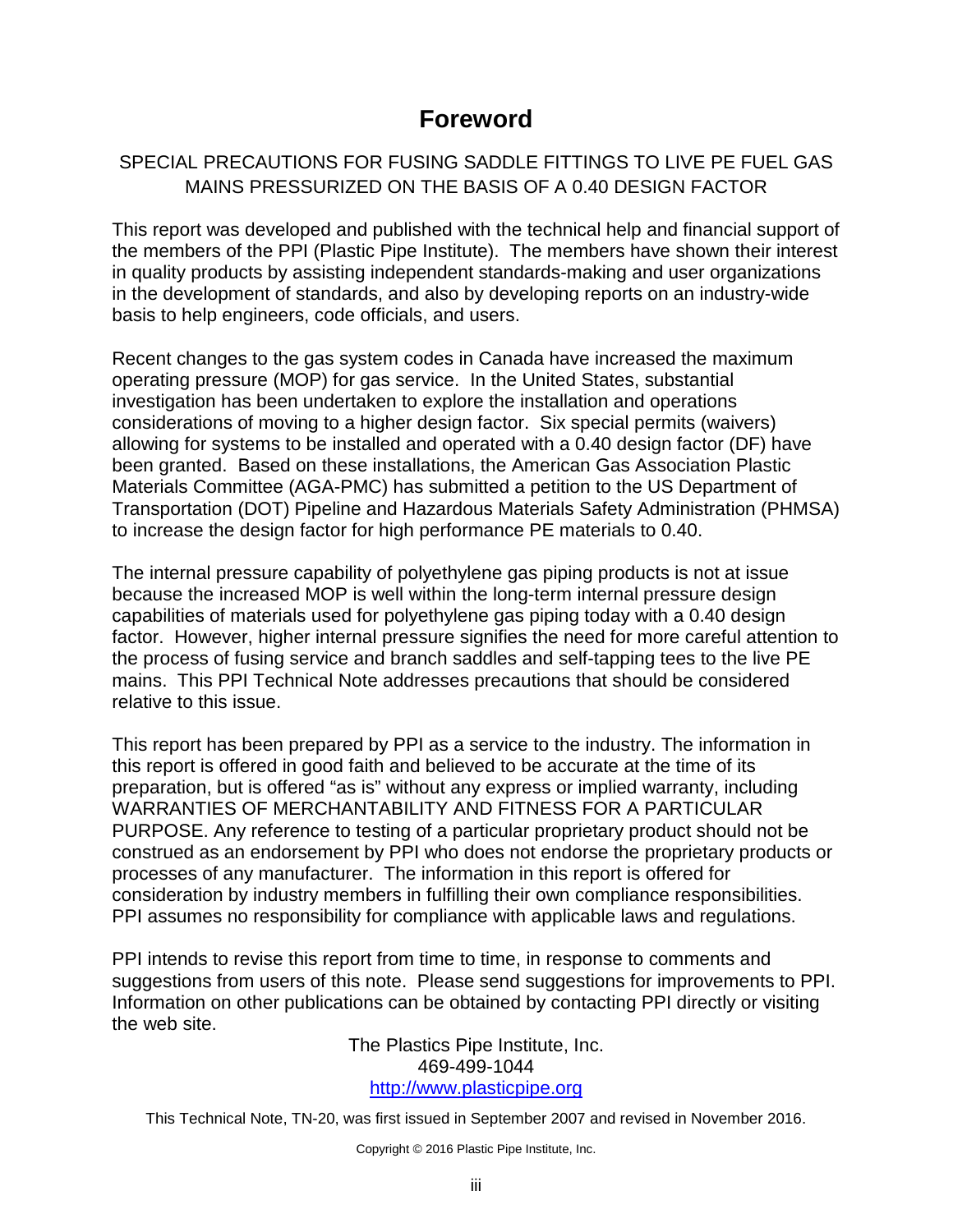## **SPECIAL PRECAUTIONS FOR FUSING SADDLE FITTINGS TO LIVE PE FUEL GAS MAINS PRESSURIZED ON THE BASIS OF A 0.40 DESIGN FACTOR**

### 1.0 BACKGROUND

<span id="page-3-0"></span>Polyethylene piping has long been used to transport liquid and gaseous fluids including water, wastewater, water slurries, industrial process liquids, benign chemicals and wastes, gaseous and liquid fuels, and oilfield gases and liquids under pressure. Most polyethylene pressure piping systems operate at service pressures that are based on material design strengths. However, governmentally regulated gas distribution systems in the U.S. and Canada are required to operate at lower service pressures to provide added assurance of public safety; that is, permissible internal pressures are more conservative in gas distribution systems compared to typical service pressures for the same pipe in a comparable non-regulated service. For the purposes of this technical note the ability of polyethylene pipe to provide long term service under internal pressure is not an issue and is not a concern.

When adopted by Canadian Provincial Governments, the Canadian Standards Association (CSA) document CSA Z662-15 *Oil and Gas Pipeline Systems* standard serves as part of the design and safety regulations for gas piping systems. In the United States, the Department of Transportation (DOT) administers minimum safety standards in CFR 49, Part 192 "Transportation of Natural and Other Gas by Pipeline: Minimum Federal Safety Standards."

Polyethylene gas piping systems are rated for internal pressure using a design factor (DF) to determine a maximum operating working stress. In CSA Z662, a maximum 0.40 DF is used for standard PE 2708 and PE 4710. CSA Z662 was revised to include a 0.45 DF for use with PE 2708 PLUS and PE 4710 PLUS compounds, with no additional gauge pressure design limitation. The PLUS designation confirms that the PE compound has higher slow crack growth (SCG) resistance - a PENT value over 2000 hours, and minimum rapid crack propagation (RCP) of 10 bar in the ISO S4 RCP test. These SCG and RCP requirements justify the 0.45 design factor and the PLUS designation.

In the U.S., the American Gas Association (AGA), Plastic Materials Committee (PMC) petitioned DOT to raise the maximum allowable operating pressure in PE gas piping to 125 psig, and DOT approved this request for pipeline 12-inch IPS and smaller with an effective date July 14, 2004. Like the change already effected in Canada, for a given dimension ratio (DR) or standard dimension ratio (SDR) of polyethylene gas pipe, a DF increase to 0.40 would increase the MOP by 25%.

The economic advantages of higher allowable main pressures in compressible gas systems include transporting a greater volume of gas in the same pipeline, or using thinner wall piping than heretofore for the same pressures. Just as CSA – Z662-2011 does not allow regulatory authorities to consider applying the higher design factor retroactively to existing systems, any petition to the US DOT or change to the CFR 49 Part 192 will specifically exclude retroactive application of the proposed design factor change to 0.40.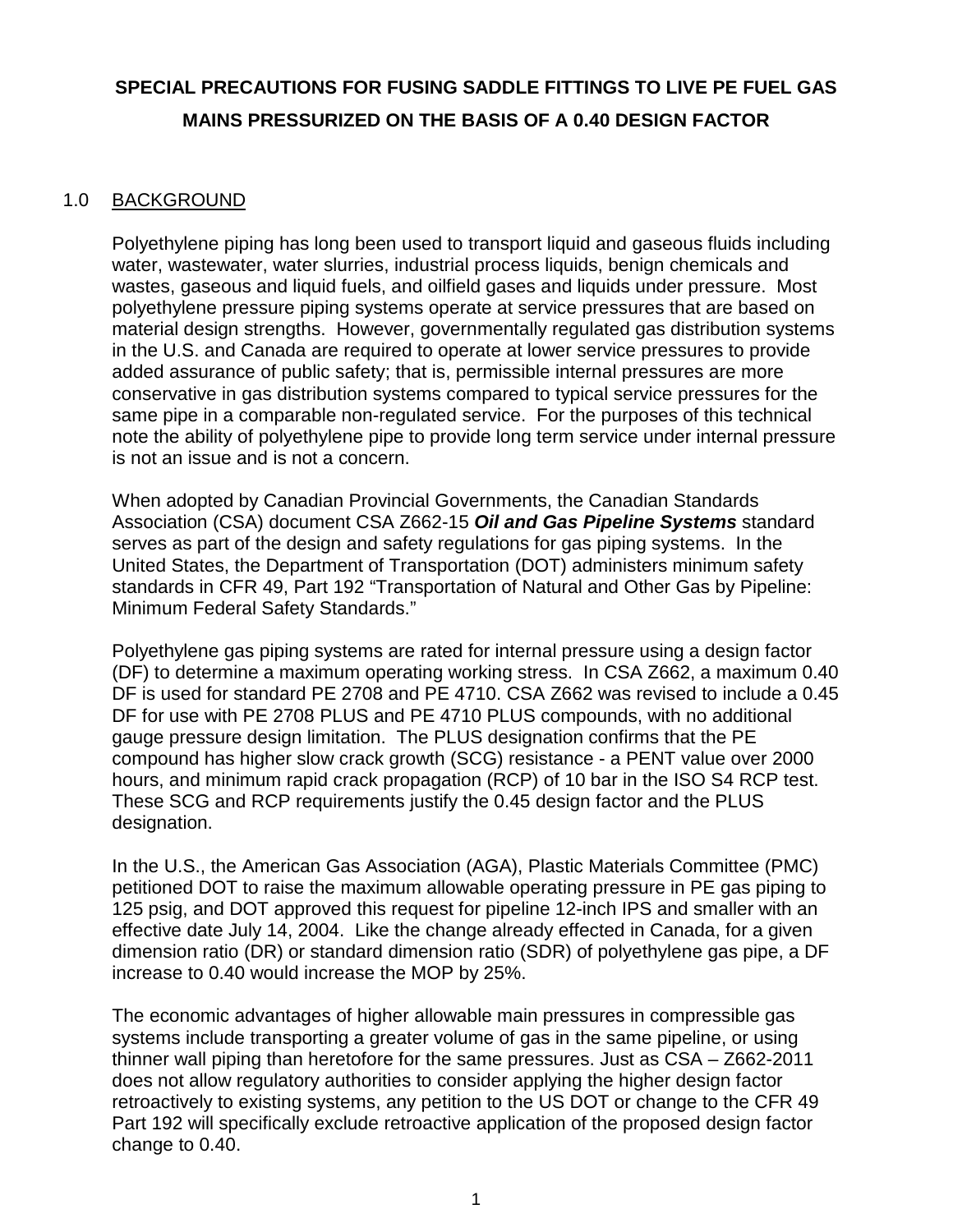This technical note addresses precautions and recommendations related to short term mechanical effects on polyethylene gas mains during saddle fusion joining of branch and service saddles and tapping tees to pressurized gas mains. This technical note complements PPI TR-41 and ASTM F2620, which provide generic procedures for saddle fusion. Saddle fusion requires simultaneously melting a surface area of the main pipe and the mating fitting base for joining. Because thermoplastic materials such as polyethylene have reduced mechanical strength at higher temperatures, appropriate precautions and recommendations to minimize the effect of temporarily reduced mechanical effects on pressurized gas mains during saddle fusion joining of branch and service saddles and tapping tees.

### 2.0 PRECAUTIONS AND RECOMMENDATIONS

#### <span id="page-4-1"></span><span id="page-4-0"></span>2.1 Precautions

Polyethylene service/branch saddles and self-tapping tees are fused to live (pressurized) PE mains in order to establish a branch connection. Under a 0.40 DF, the allowable hoop stress in the pipe wall is 25% greater compared to the hoop stress permitted with a 0.32 DF. While long-term pressure rating is not a concern, PPI and its member companies are concerned that higher hoop stress in the pipe wall will increase the potential for gas main blowout during the process of fusing these branch connection type fittings to the pipe.

Using existing procedures, fusion of service/branch saddles and self-tapping tees to the main involves simultaneously heating the mating surfaces of the pipe and fitting until the proper melt consistency is achieved then joining the melted surfaces together (these steps are concurrent in the electrofusion process). As the melted surfaces cool, they fuse and bond together. When properly performed, heating of the matching surfaces is controlled so that the mechanical strength of the heated main remains high enough to contain the internal pressure in the main. If the heating phase is not properly controlled, the main may be over heated, weakened, and may blow out.

### *WARNING* **– BLOWING GAS CAN IGNITE CAUSING EXPLOSION, FIRE, DEATH, PERSONAL INJURY, AND PROPERTY DAMAGE.**

Under U.S. and Canadian regulations, gas pipeline system operators are required to have qualified fusion procedures and to qualify persons who work on and inspect their pipelines in those procedures. Many gas system operators may be using procedures for fusing service/branch saddles and self-tapping tees to PE mains similar to manufacturer's recommendations that may be based on gas piping stresses determined using a 0.32 DF. But, the hoop stress in the pipe wall at 0.40 DF is 25% higher.